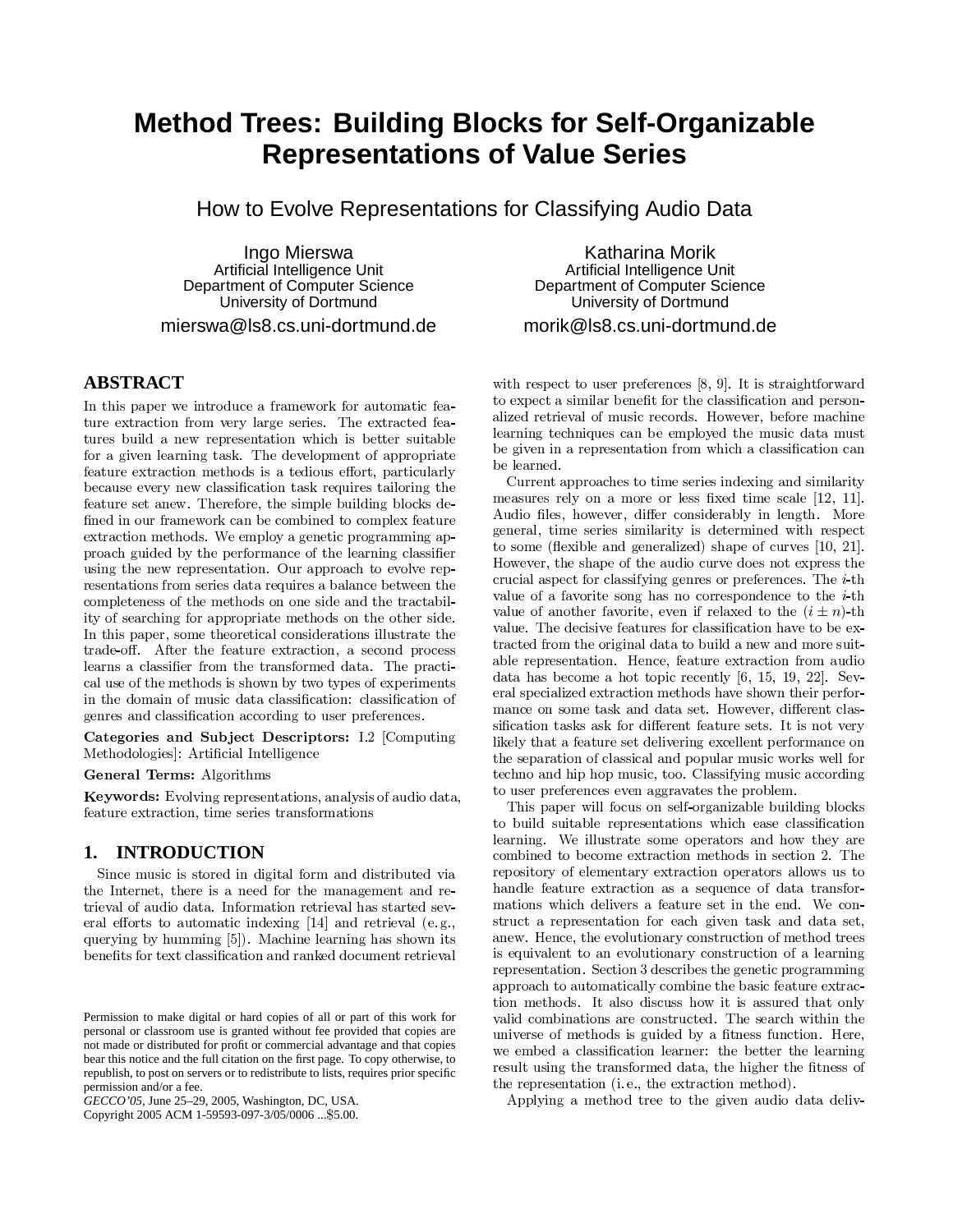

Figure 1: The overall process of automatic feature construction for classification.

ers a transformed data set, i.e., the examples rewritten by the corresponding feature set. This becomes the input to a second learning step, namely classifier learning. Figure 1 shows the overall process with the two learning steps, one using genetic programming, the other using the support vector machine mySVM [17] for classifier learning. Please note that the learning scheme used in the second learning step is also part of the feature extraction training. In contrast to the second learning step the embedded learning scheme works on an excerpt of the examples to estimate the accuracy and provide a fitness value (fitness evaluation). Further details are explained in section 3. The approach is tested on the learning tasks of genre classification and user preferences  $\left( \text{section } 4 \right)$ .

### **ELEMENTARY BUILDING BLOCKS**  $2.$

Audio data are time series, where the y-axis is the current amplitude corresponding to a loudspeaker's membrane and the x-axis corresponds to the time. They are univariate, finite, and equidistant. We may generalize the type of series which we want to investigate to *value series*. Each element  $x_i$  of the series consists of two components. The first is the *index component*, which indicates a position on a straight line (e.g., time). The second component is a  $m$ -dimensional vector of values which is an element of the *value space*.

DEFINITION 1. A VALUE SERIES is a mapping  $x : \mathbb{N} \to$  $\mathbb{R}\times\mathbb{C}^m$  where we write  $x_n$  instead of  $x(n)$  and  $(x_i)_{i\in\{1,...,n\}}$ for a series of length  $n$ .

This general definition covers time series as well as their transformations. All the methods under consideration here refer to value series. They are not only applicable to audio data, but to value series in general. All that is required is the definition of a scalar product for the space.

We structure the set of elementary operators as follows:

- Transformations map the data from the given vector space into another space or to another place in the same space.
- Generalized windowing is required by many methods for feature extraction. We separate the windowing from the functionals applicable to values within the windows.

Functionals calculate a single value for a value series.

Organizing a repository of elementary feature extraction methods allows us to see the feature extraction for a certain learning task as a sequence of methods. The known methods are fixed sequences of such elementary extraction methods. Here, we give an overview of some of the building blocks, so that we later on can flexibly construct sequences with techniques derived from genetic programming. Details are omitted  $\frac{1}{1}$ . Only the new notion of general windowing, which leads to method trees, is presented in more detail.

### **Transformations 2.1**

Basis transformations map the data from the given vector space into another space. Audio data  $-$  like all univariate time series – are originally elements of the vector space  $\mathbb{R}^2$ . The basis  $B$  of a vector space  $V$  is a set of vectors which can represent all vectors in  $V$  by their linear combination. The only required operation on vector spaces as the domain of transformations is the scalar product. Since the most common basis transformation performed on audio data is the transformation into the infinite space of harmonic oscillations we assume *Hilbert spaces*.

DEFINITION 2. Let  $H$  be a vector space with an inner product  $\langle f, g \rangle$ . H is called HILBERT SPACE if the norm defined by  $|f| = \langle f, f \rangle^{\frac{1}{2}}$  turns H into a complete metric space, *i.e.* any Cauchy sequence of elements of the space converges to an element in the space.

The assumption of Hilbert spaces is no constraint, because all finite-dimensional spaces with a scalar product (such as Euclidean space with ordinary scalar product) are Hilbert spaces. However, we use Hilbert spaces with an infinite number of dimensions to introduce the concept of Fourier transformations. Therefore, we need an infinite-dimensional Hilbert space of functions.

# 2.1.1 Frequency space

The goal of Fourier analysis is to write the given series  $(x_i)_{i \in \{1,...,n\}}$  as a (possibly infinite) sum of multiples of the base functions, which are  $e^{i\nu x}$  for all frequencies  $\nu$ . A Fast Fourier Transformation [2] efficiently maps the given time space into a frequency space containing a defined number of frequencies. The frequency space is a special case of a function space. Therefore, the transformation uses the infinite number of complex valued dimensions of a Hilbert space. Complex numbers are necessary because Fourier transformations actually deliver two values: the intensity of occurring frequencies and the phase shifts.

### 2.1.2 Correlation space

The frequency space expresses a sort of correlation between values in terms of frequencies. For some features it would be more appropriate to express the correlation in terms of time dependencies. Therefore, the transformation into another space is used.

DEFINITION 3. The calculation of correlations of values between two points in time, i and  $i + k$ , produce the CORRE-LATION SPACE, where for each lag  $k$  their correlation coefficient in  $[-1, +1]$  is indicated.

Transforming audio data into the correlation space eases the recognition of the speed of the music, measured in beats per minute. Assuming  $T$  is the number of beats per measure and  $SR$  the sampling rate. If we shift the original time series by  $shift = T \cdot SR \cdot 60/X$  for several values of X

 ${}^{1}$ For details and the comprehensive set of methods see the YALE system [4] which is available at http://yale.cs.uni-dortmund.de.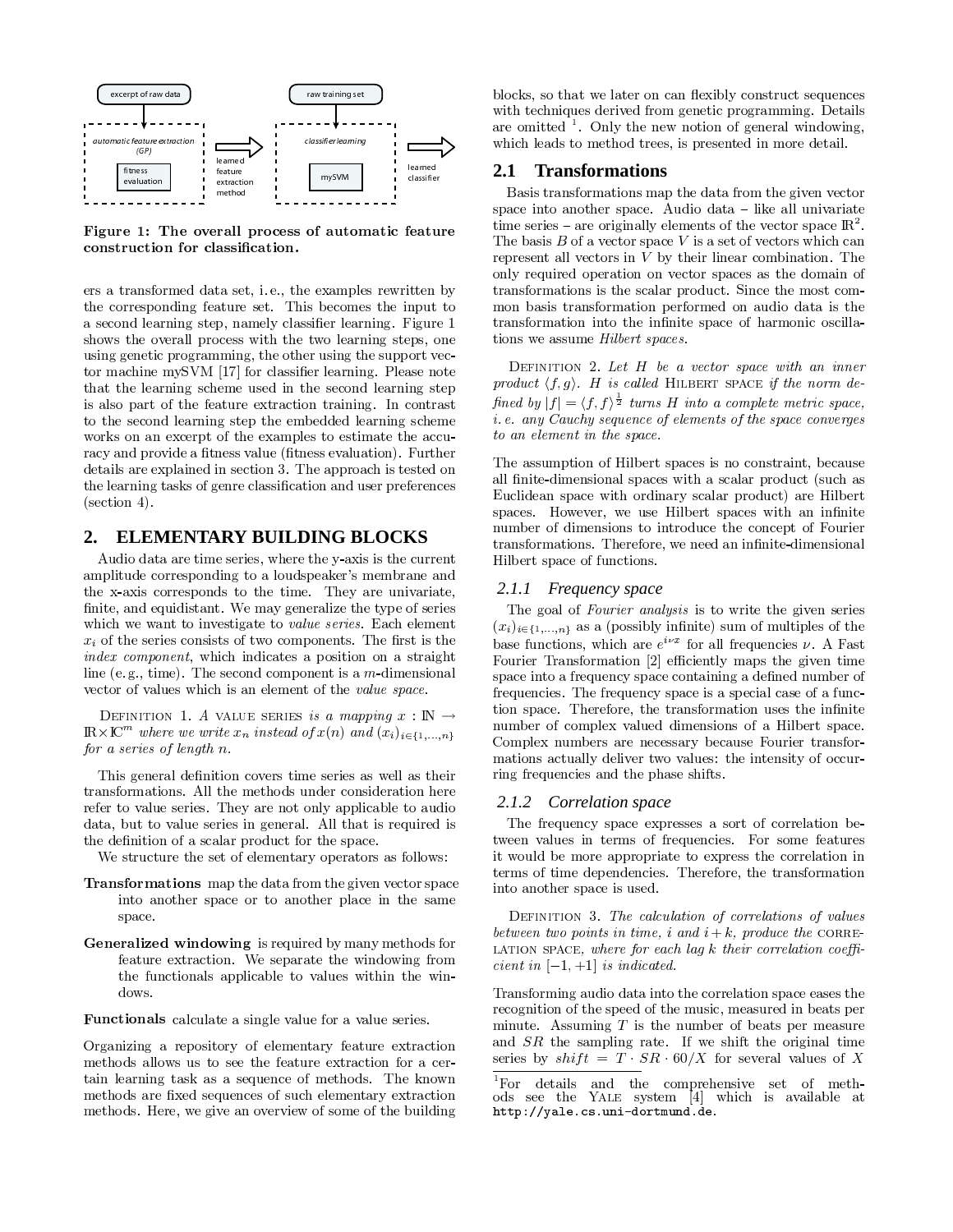

Figure 2: Autocorrelation differences for a phase shift depending on speeds ranging from 90 to 170 beats per minute.

we can determine the correlation between the original and the shifted time series. Maximal correlation corresponds to minimal difference between the shifted and the original series. Figure 2 shows the differences of original values with the shifted ones. Clearly, the difference at 97 beats per minute is minimal.

### 2.1.3 Reconstruction of state space

Nonlinear dynamic systems can be described with the aid of non-linear differential equations. The number of variables which must be known to completely describe the behavior of such a system corresponds to the dimension of this system. These variables are called *state variables*.

DEFINITION 4. The basis of the STATE SPACE of a dynamic system is given by the STATE VARIABLES of the sys $tem, i. e.$  the variables which must be known to describe the system. The elements of a state space represent the values of the state variables at the examined (time) points.

The *state space* emphasizes some characteristics which can hardly be seen in the original space. Since the state variables are often unknown, a topologically equivalent space is constructed [18]. This is known as *reconstruction of state* space:

DEFINITION 5. The components of the vectors within the PHASE SPACE are parts of the original series:

$$
\mathbf{p}_i = (x_i, x_{i+d}, x_{i+2d}, ..., x_{i+(m-1)d})
$$

where  $d$  is the delay, and  $m$  the dimension of the phase space. The set

$$
P_{d,m} = \{ \mathbf{p}_i \mid i = 1, ..., n - (m-1)d \}
$$

is the phase space representation of the series  $(x_i)_{i \in \{1,...,n\}}$ .

Within the phase space, several features can be extracted, e.g., the angles between vectors. Small variances of angles indicate smooth changes of the state variables, large variances harsh changes. This is a dominant feature when separating classic from the more percussive pop music as shown in Figure 3.

# 2.1.4 Filters

Filters transform elements of a series to another location within the same space. Moving average and exponential smoothing, for instance, are filters. Many known transformations are subsumed by weighting functions. We consider the window functions Bartlett, Hanning, Hamming,

Blackman-Harris, linear and exponential functions as particular instances of a function  $f_w(i)$  which weights the position within the window.

DEFINITION 6. Given a value series  $(x_i)_{i \in \{1,...,n\}}$ , a filter  $y_i = f_w(i) \cdot x_i$  is a WEIGHT FILTER. The weighting function  $f_w$  only depends on the position i.

Other filters are the frequency passes, filtering the extremes, the Bark-filter, and the ERB filter, which are all often used when analyzing music data.

# 2.2 Generalized windowing

Many known operators on times series involve windowing. We give a general definition of windowing operators which leads to a tree structure of the used methods. Separating the notion of windows over the index dimension from the functionals applied to the values within the window segment allows to construct many operators of the kind.

DEFINITION 7. Given the series  $(x_i)_{i \in \{1,...,n\}}$ , a transformation is called WINDOWING, if it shifts a window of width w over  $(x_i)_{i \in \{1,...,n\}}$  using a step size s and evaluates in each  $window$  the functional  $F$ :

$$
y_j = F((x_i)_{i \in \{(j \cdot s + 1, \dots, j \cdot s + w\})}).
$$

All  $y_i$  together form again a series  $(y_j)_{j \in \{0,\ldots,\lfloor (n-w)/s \rfloor\}}$ .

DEFINITION 8. A windowing which performs an arbitrary number of transformations in addition to the functional F is called GENERAL WINDOWING.

The functional  $F$  summarizes values within a window and thus prevents general windowing from enlarging the data set. Since the size of audio data is already rather large, it is necessary to consider carefully the number of data points which is handled more than once.

DEFINITION 9. The OVERLAP of a general windowing with step size s and width w is defined as  $q = w/s$ .

Only for windowings with overlap  $g = 1$  the functional can be omitted. Such a windowing performs transformations for each window and is called *piecewise filtering*. The runtime effects of the overlap size for transformations used within general windowing are investigated in [16].

#### $2.3$ **Functionals**

Transformations convert a series into another series. In contrast, functionals calculate single values from a series The group of functionals includes all kinds of statistics like different averages, variance and standard deviation. They refer to the value dimension. We may also consider the index dimension, for instance, the point with the largest value or highest amplitude. Often used functionals are those indicating peaks:

DEFINITION 10  $(k$ -PEAKS FUNCTIONAL).  $k$ -peaks functional delivers for a series  $(x_i)_{i \in \{1,...,n\}}$  the position (index  $dimension$ , the height, and the width of the  $k$  largest peaks.

It is an instance of finding extremes (minimum, maximum). Similarly, the gradient of a regression line can be formulated. For audio data, the spectral flatness measure or the spectral crest factor can be expressed as an arithmetic combination of simple functionals [7]. The mel-frequency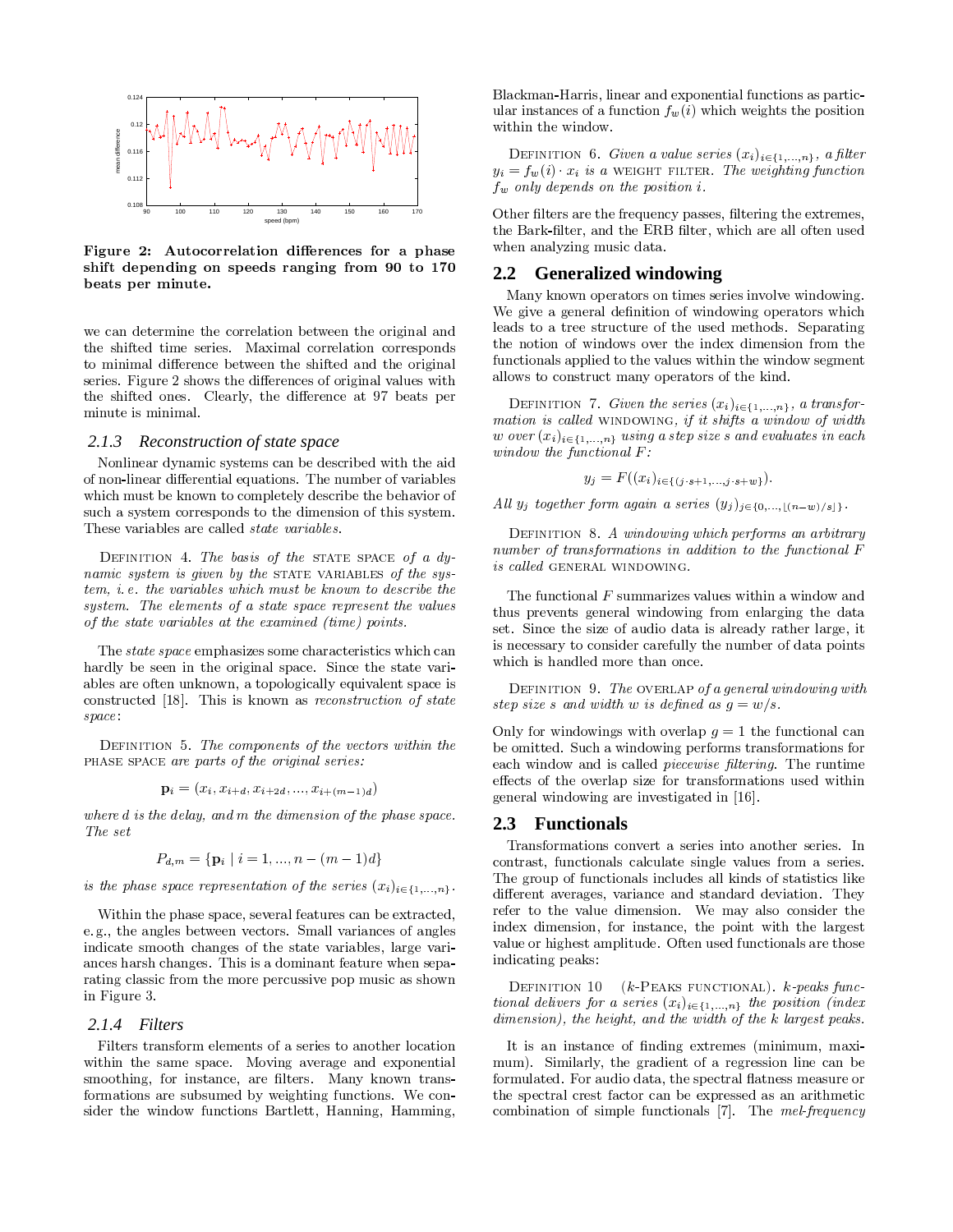

Figure 3: Phase space representation of a popular song (left) and a classical piece (right).



Figure 4: Constructing the cepstral method from elementary extraction operators.

*cepstral coefficients* can be constructed as a general windowing, where the frequency spectrum of the window is calculated, its logarithm is determined and a psychoacoustic filtering is performed, and the inverse Fourier transformation is applied to the result. Figure 4 shows how the methods for feature extraction are put together to compute the cepstral coefficients. From these coefficients additional features can be extracted. It is easy to see how variants of this series can be generated, e.g., replacing the frequency spectrum and its logarithm by the gradient of a regression line.

### **EVOLUTIONARY CONSTRUCTION OF** 3. **METHOD TREES**

The elementary methods described above are combined in order to construct more complex features for classification tasks. Figure 4 already showed how elementary methods can be used for the reconstruction of known complex feature extraction methods. There are many more complex feature extraction methods which can be built using the framework described above. Genetic programming is applied in order to look for the best combination of methods [13]. The result is a complex method tree build from elementary building blocks. Its use for the classifier learning will be shown in section 4.

In order to structure the huge search space, we may separate functionals, chains of method applications, and general windowing, where a chain of method applications is applied to each window.

DEFINITION 11. A CHAIN consists of an arbitrary number of transformations and a functional at the end.

Incorporating windowings into chains leads to the concept of method trees

DEFINITION 12. A METHOD TREE is a general windowing



Figure 5: A method tree for feature extraction built of elementary methods. Solid arrows show the data flow, dashed lines define the tree structure.

# whose children build a chain. If the chain entails a windowing, this becomes the root of a new, embedded method tree.

The methods which are performed on each window can be seen as children of the windowing operator. Together they output a value series. The tree structure emerges from the nesting of windowing operators. The restriction that chains are concluded by a functional implies a level-wise structure of all possible method trees. The lowest level 1 entails only functionals. These are chains of length 1. The next level, 2, covers chains with a concluding functional. Levels 3 and above entail windowing. Method trees are constructed according to their levels. The level-wise growing means small changes to a current method tree. On the one hand, this reduces the probability of missing the optimal method tree. On the other hand, it may slow down the search, if the fitness of the lower levels does not distinguish between good and bad method trees.

Another example of a method tree is shown in Figure 5, where the root identifies the element within the search space. Its four children are exponential smoothing, a filtering, another method tree (Fourier transformation with peaks applied to windows), and the average of the peaks. This last child returns the desired features. Such method trees are represented by XML expressions. The YALE system [4] executes such trees and takes care of the syntactic well-formedness.

Before the genetic programming approach is technically described, Figure 6 presents the process of automatically extracting features for a given classification task and data set. The picture details on the first box of Figure 1 above which shows the overall process. The search space within which the best method tree is to be found is called the universe of method trees. A population is a set of method trees. The navigation within the universe of method trees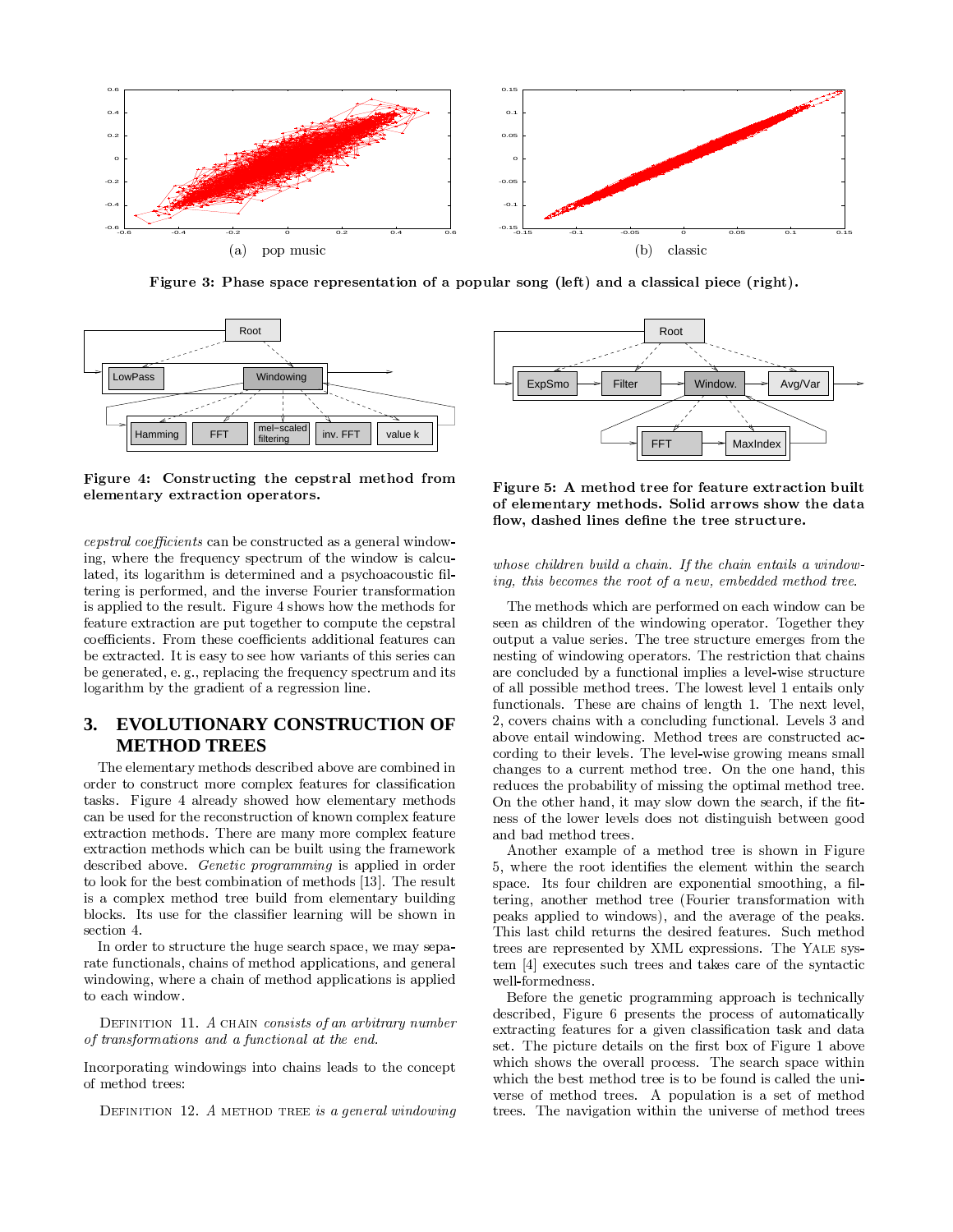

Figure 6: Automatic feature extraction using genetic programming.

is a cycle of selecting a population, applying the method trees to the raw data, evaluating the fitness of the population, and enhancing the fittest method trees further to build a new population. The operations of genetic programming are mutation and crossover. By random, mutations insert a new method, delete a method, or replace a method by one of the same class, i.e. by a functional or transformation. It will be assured that all method trees remain valid after mutation, e.g. that the end functional of a windowing is not removed. Crossover replaces a sub-tree from one method tree by a sub-tree from another method tree, respecting the well-formedness conditions. This means that the roots of the sub-trees must be of the same type of methods.

The optimization cycle corresponds to the standard process of genetic algorithms. What differs from the standard is that the fitness evaluation is not merely a function but the result of running a learning algorithm. Since method trees serve classification in the end, the quality of classification is the ultimate criterion of fitness. Individuals which provide better classification results when used as features for the classification task at hand should have a greater probability to survive into the next generation. To evaluate the fitness of each method tree in a population the following steps are performed:

- 1. Each individual method tree is applied to an excerpt of the raw data.
- 2. This method application returns a transformed data set, which is used by classifier learning.
- 3. A  $k$ -fold cross validation is executed to estimate the performances of the learning scheme in combination with the feature sets provided by the method trees.
- 4. The mean accuracy, recall, and/or precision of the result becomes the fitness value of the applied feature construction method trees.
- 5. The fitness values of the method trees are used to build the next population with one of the selection schemes described above.

### Some properties of the search space  $3.1$

Automatically constructing methods for feature extraction which deliver well suited feature sets for classifier learning is a demanding task. How fast can we expect a good result to be found? This general question can be split into three more specific ones. First, the size of the search space

is important. Second, the complexity of processing one individual in the search space helps to bound the overall complexity of search. Third, the convergence to an optimum determines the speed of the genetic programming. The last issue is not yet solved. Even simple evolutionary algorithms demand complicated proofs [3]. Here, we answer the first and second question.

# 3.1.1 Size of the search space

If all mathematical operations were allowed within method trees, the search space would become infinite, hence only a fixed set of transformations and functionals are allowed. Let  $T_0$  be the number of transformations and F the number of functionals,  $n$  the length of the input series. The number of possible methods at level 1 becomes  $F$ . At level 2, transformations could be applied once in any order. The two levels can be summarized. For chains of length  $k$ , there exist the following number of different chains:

$$
K_0 = F \cdot \sum_{k=0}^{T_0} \frac{T_0!}{(T_0 - k)!} \tag{1}
$$

The higher levels are produced by windowing. Within the windows, a chain of transformations is executed, if no nested windowing is allowed. Hence, there exist as many windowing operations as there are chains (equation 1). Adding the number of windowed transformation chains  $K_0$  to the other transformations  $T_0$  returns the number of method trees at level 3:

$$
T_1 = T_0 + K_0 = T_0 + F \cdot \sum_{k=0}^{T_0} \frac{T_0!}{(T_0 - k)!} \tag{2}
$$

For nested structures, the recursive structure can be illustrated by equation 3:

$$
T_2 = T_0 + K_1 = T_0 + F \cdot \sum_{k=0}^{T_1} \frac{T_1!}{(T_1 - k)!}
$$
 (3)

The depth of nested windowing is restricted by the length of the series: after  $n-1$  levels of embedded windowing, there is no data of a series with  $n$  points left for further windowings Hence the overall size of the search space of all method trees is upper bounded by:

$$
|SearchSpace| \le F \cdot \sum_{k=0}^{T_{n-1}} \frac{T_{n-1}!}{(T_{n-1} - k)!} \tag{4}
$$

Each element in the search space delivers as many features as are determined by the concluding functional. If genetic programming has to construct more features, it can either be applied several times, or transformations can be applied more than once.

### 3.1.2 Processing a method tree

Until now we have ignored that the window size of embedded windowings must become smaller for increased depth of embedding. Regarding the embedded windowing operators leads to the notion of dynamic windowing.

DEFINITION 13. Let  $(x_i)_{i \in \{1,...,n\}}$  be the original value series of length n and  $d \in \{2,...n/2\}$ . Windowing with overlap g, width  $w = n/d$  and step size  $s = n/gd$  is called DYNAMIC WINDOWING.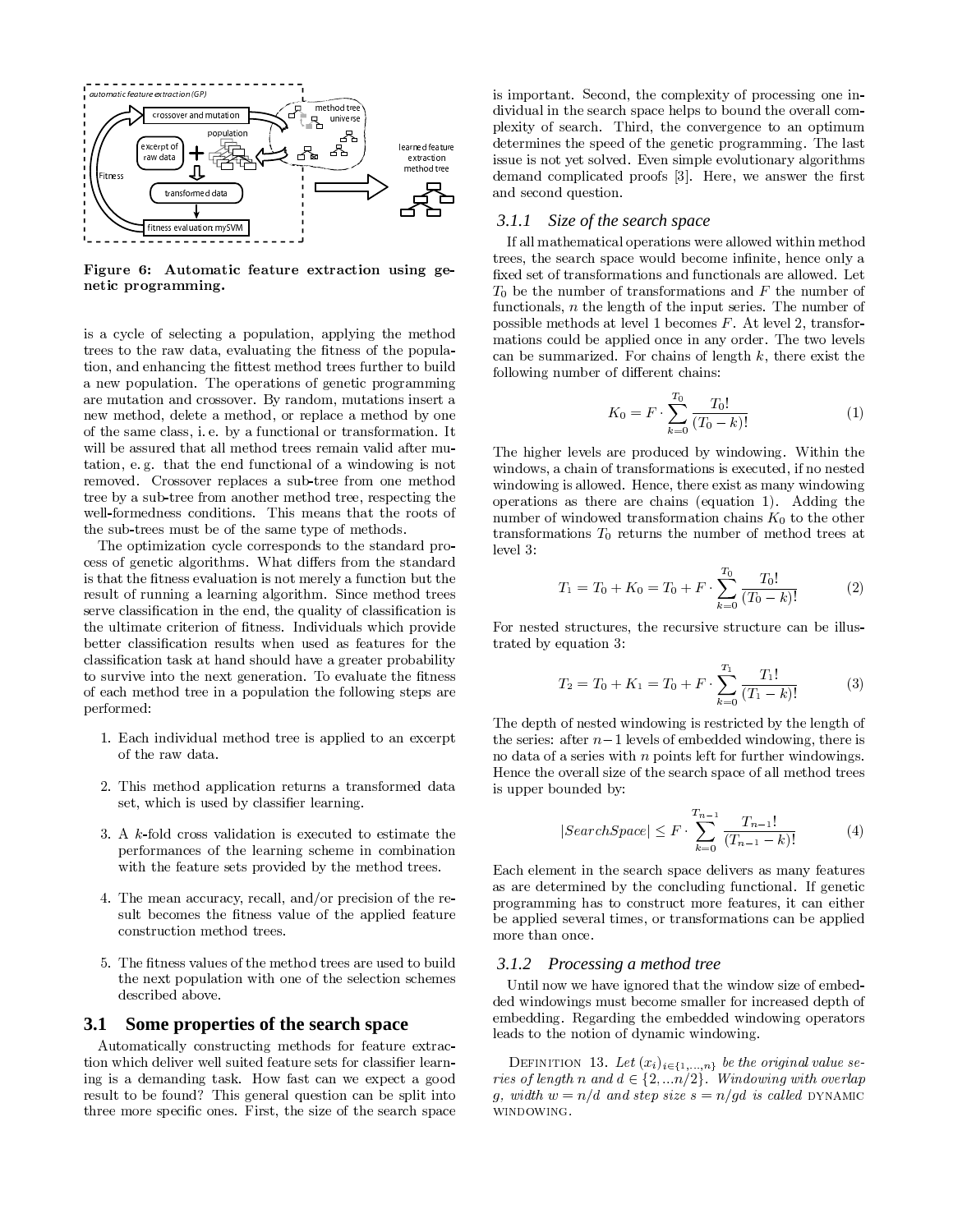The maximal depth of a method tree can now be determined.

LEMMA 1. Given a value series  $(x_i)_{i \in \{1,...,n\}}$  of length n, a method tree using dynamic windowing cannot exceed the depth of  $\log_d n - 1$ .

Proof: Dynamic windowing splits the series into windows of width  $n/d$ . The width depends on the length of the series as well as on parameter  $d$ . For embedded windowing, only  $n/d$  values are available. Windows on this smaller series have a window width of  $n/d^2$ . Only  $\log_d n - 1$  repetitions are possible. The last embedding of windowing with width

$$
\frac{n}{d^{\log_d n - 1}} = \frac{n}{\frac{d^{\log_d n}}{d}} = \frac{nd}{n} = d
$$

does not allow any further windowing, because then only one value would remain for a window.

The number of windows with overlap  $q$  on a series of length *n* is  $n/s - q + 1$ . Combining the maximal depth of a method tree with the number of windows and their computation efforts estimates the worst runtime complexity of a method tree.

THEOREM 2. Let  $CM(n)$  be the complexity of applying an internal method of at most quadratic time complexity to a series of length n. Using dynamic windowing, no method tree requires a runtime which is exponential in the length of the series  $(x_i)_{i \in \{1,...,n\}}$ .

**Proof:** The number of windows times the effort per window determines the overall effort. Using  $n/s - g + 1$  this is for a first level:

$$
\left(\frac{n}{s} - g + 1\right) \cdot CM\left(\frac{n}{d}\right) = \left(g(d - 1) + 1\right) \cdot CM\left(\frac{n}{d}\right)
$$

Embedding a further windowing delivers at level  $i$  the following effort estimation:

$$
(g(d-1) + 1)^i \cdot CM\left(\frac{n}{d^i}\right)
$$

Using Lemma 1 for the bound of  $i$  results in the total effort:

$$
(g(d-1) + 1)^{\log_d n - 1} \cdot CM\left(\frac{n}{d^{\log_d n - 1}}\right)
$$
  
= 
$$
(g(d-1) + 1)^{\log_d n - 1} \cdot CM\left(\frac{n \cdot d}{n}\right)
$$
  
= 
$$
(g(d-1) + 1)^{\log_d n - 1} \cdot CM(d)
$$
 (5)

For the worst case of  $CM(d) = d^2$ , equation 5 becomes:

$$
(g(d-1) + 1)^{\log_d n - 1} \cdot d^2
$$
  
= 
$$
\frac{d^2}{g(d-1) + 1} \cdot n^{\frac{1}{\log_d d - 1} + 1}
$$
  
= 
$$
\frac{d^2}{g(d-1) + 1} \cdot n^{\log_d (g(d-1) + 1)}
$$

As is easily seen, the runtime is not exponential in the length of the series, but is limited by the overlap and the parameter  $d$  and is therefore pseudo-polynomial.

Dynamic windowing avoids a particular case with exponential effort, which otherwise could easily be constructed. If, for instance, the series was divided into two windows at



Figure 7: Classifier learning step using the best method tree found by the genetic programming approach.

each level with a fixed step size but dynamic window width the effort would be  $2^i \cdot O(\frac{n}{2^i})$  at the *i*-th level. After  $n-1$ splits, no further embedding of windowing is possible, since only two values are left. Hence, the overall effort would be  $2^n$ . This exponential construction, however, does not obey dynamic windowing with fixed overlap and dynamic width. Hence, it cannot happen in our scenario.

# 4. EVALUATING THE REPRESENTATIONS **DERIVED FROM METHOD TREES**

Automatic feature construction aims at good results of a second learning step which uses the features, namely classifier learning. Remember Figure 1 from the introduction, where genetic programming were presented to deliver the input to classifier learning. Now, Figure 7 details the second box of the overall picture.

Feature construction is already guided by the classification task in that cross-validated learning determines the fitness of method trees (individuals of genetic programming). Now, also feature selection is performed by a simple evolutionary method, namely the  $(1+1)EA$  [1]. Again, the classification task decides upon the fitness. The feature set is built using a subset of the training data. The selected method trees are then applied to all the training data. The support vector machine mySVM is applied to this new representation and learns a classifier.

# 4.1 Classifying genres

Since results are published for the genre classification task, we have applied our approach to this task, too. Note, however, that no published benchmark data sets exist. Hence, the comparison can only show that feature construction and selection leads to similar performance as achieved by other approaches. For the classification of genres, three data sets have been built.

- Classic/pop: 100 pieces for each class were available in Ogg Vorbis format.
- Techno/pop: 80 songs for each class from a large variety of artists were available in Ogg Vorbis format.
- Hiphop/pop: 120 songs for each class from few records were available in MP3 format with a coding of 128  $kbits/s.$

The classification tasks are of increasing difficulty. Using mySVM with a linear kernel, the performance was determined by a 10-fold cross validation and is shown in Table 1. Concerning classic vs. pop, 93% accuracy, and concerning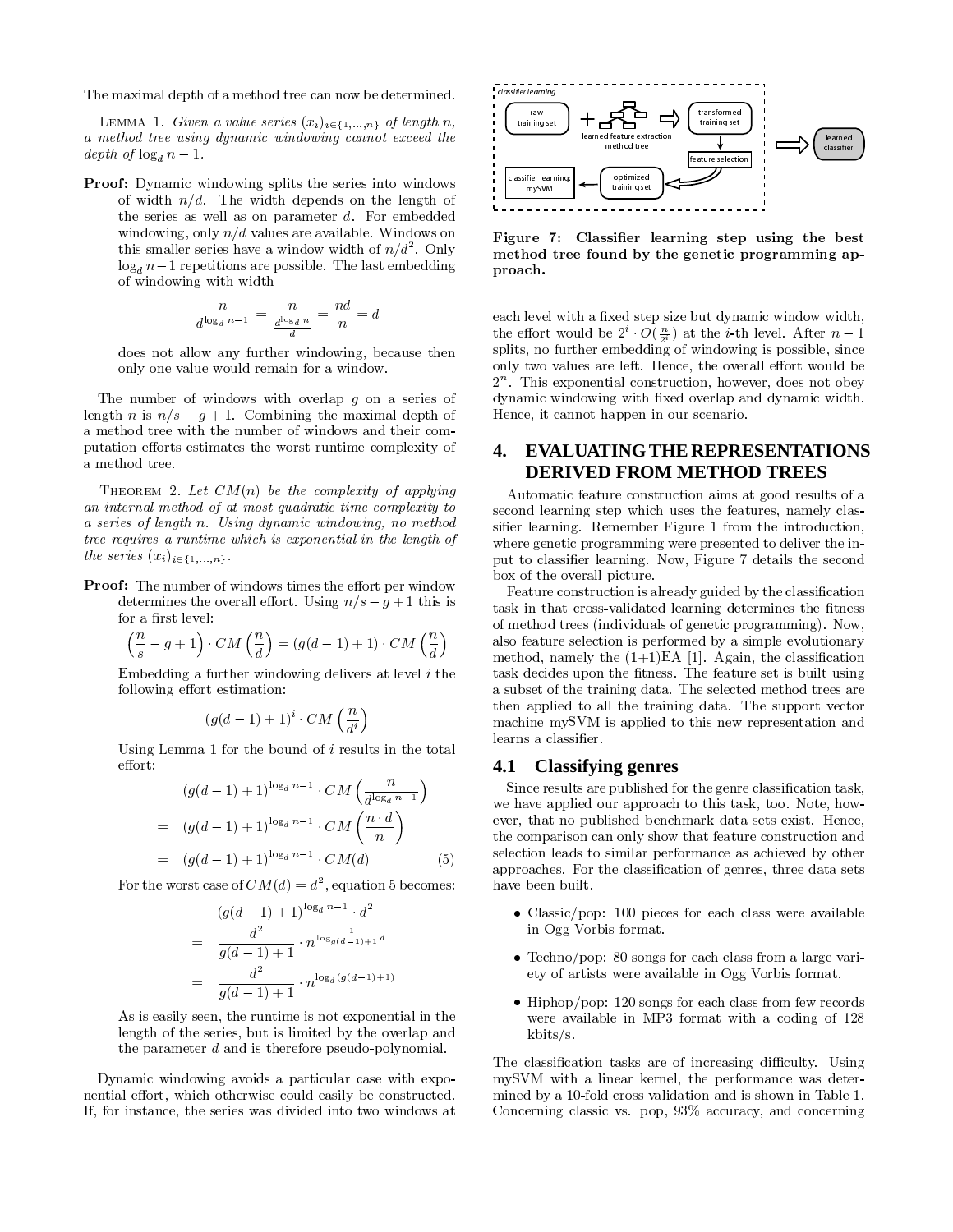|           | $Classic$ /pop | Techno/pop | Hiphop/pop |
|-----------|----------------|------------|------------|
| Accuracy  | $100\%$        | 93.12\%    | 82.50%     |
| Precision | 100\%          | 94.80%     | 85.27%     |
| Recall    | 100%           | 93.22%     | 79.41%     |
| Error     | በ%             | 6.88%      | 17.50%     |

Table 1: Classification of genres with a linear SVM using the task specific feature sets.

|           | $Classic$ /pop | Techno/pop | Hiphop/pop |
|-----------|----------------|------------|------------|
| Accuracy  | 96.50%         | 64.38%     | 72.08%     |
| Precision | 94.12%         | 60.38%     | 70.41%     |
| Recall    | $95.31\%$      | 64.00%     | 67.65%     |
| Error     | 3.50%          | 35.63%     | 27.92%     |

Table 2: Classification performance using the same non-tailored standard feature set for all classification tasks (linear SVM).

hiphop vs. pop,  $66\%$  accuracy have been published [19, 20].

41 features have been constructed for all genre classification tasks. For the distinction between classic and pop, 21 features have been selected for mySVM by the evolutionary approach. Most runs selected features referring to the phase space (angle and variance). The use of features can also be inspected by restricting a top-down induction of decision trees to a few levels. For a one level stump, 93% accuracy could be achieved by just using the RMS volume, i.e. the root mean square average of the series.

For the separation of techno and pop, 18 features were selected for mySVM, the most frequently selected ones being the filtering of those positions in the index dimension where the curve crosses the zero line. The decision tree starts with a phase space feature, the average of angles. A one level stump uses the starting value of the second frequency band, giving a benchmark of 76% accuracy.

For the classification into hiphop and pop, 22 features were selected with the mere volume being the most frequently selected feature. The decision tree classifying hiphop against pop is rather complex. It starts with the length of the songs. Experiments with naive Baves and k-NN did not change the picture: an accuracy of about 75% can easily be achieved, increasing the performance further demands better features.

To demonstrate the effect of tailored feature sets for each classification task we performed experiments with the same feature set for all data sets. We used only features which were used in at least 50% of all subsets produced by feature selection for all data sets to simulate a reasonable standard feature set. Table 2 shows the classification performance for a linear SVM estimated with a 10-fold cross validation. The performance is significantly lower than the performance which can be achieved using the tailored feature sets (see Table  $1$ ).

### 4.2 **User preferences**

Recommendations of songs to possible customers are currently based on the individual correlation of record sales. This collaborative filtering approach ignores the content of the music. A high correlation is only achieved within genres, because the preferences traversing a type of music are

|           | $User_1$ | $User_2$  | $User_3$  | $User_{4}$ |
|-----------|----------|-----------|-----------|------------|
| Accuracy  | 95.19%   | $92.14\%$ | $90.56\%$ | 84.55%     |
| Precision | 92.70%   | 98.33%    | 90.83%    | 85.87%     |
| Recall    | 99.00%   | 84.67%    | 93.00%    | 83.74%     |
| Error     | 4.81\%   | 7.86\%    | $9.44\%$  | 15.45%     |

Table 3: Classification according to user preferences.

less frequent. The combination of favorite songs into a set is a very individual and rare classification. It is not a generalization of many instances. Therefore, the classification of user preferences beyond genres is a challenging task, where for each user the feature set has to be learned. Of course, sometimes a user is interested only in pieces of a particular genre. This does not decrease the difficulty of the classification task. In contrast, if positive and negative examples stem from the same genre, it is hard to construct distinguishing features. Genre characteristics might dominate the user-specific features. As has been seen in the difficulty of the data set for hiphop vs. pop. sampling from few records also increases the difficulty of learning. Hence, four learning tasks of increasing difficulty have been investigated.

Four users brought 50 to 80 pieces of their favorite music ranging through diverse genres. They also selected the same number of negative examples. User 1 selected positive examples from rock music with a dominating electric guitar. User 2 selected positive as well as negative examples from jazz music. User 3 selected music from classic over Latin and soul to rock and jazz. User 4 selected pieces from different genres but only from few records. Using a 10-fold cross validation, mySVM was applied to the constructed and selected features, one feature set per learning task (user). Table 3 shows the results.

The excellent learning result for a set of positive instances which are all from a certain style of music corresponds to our expectation (user 1). The expectation that learning performance would decrease if positive and negative examples are taken from the same genre is not supported (user 2). Surprisingly well is the learning result for a broad variety of genres among the favorites (user 3). This fact indicates that for this user the constructed feature set supports the building of preference clusters in feature space instead of dominating genre clusters. In contrast to this result the (negative) effect of sampling from few records can be seen clearly (user 4). Applying the learned decision function to a database of records allowed the users to assess the recommendations. They were found very reasonable. No particularly disliked music was recommended, but unknown plays and those, which could have been selected as the top 50.

### 5. **CONCLUSION**

In this paper, operators for the analysis of large collections of audio data have been presented in a unifying framework. Some new operators have been developed, for instance those in the phase space. The windowing has been generalized which leads to method trees as new representation structure for series data. All known feature extraction methods for audio data are covered, either directly as an operator or as the result of a method tree. Many different method trees can be built from the building blocks of the framework. The method trees are automatically generated for a certain classification task by a genetic programming approach.